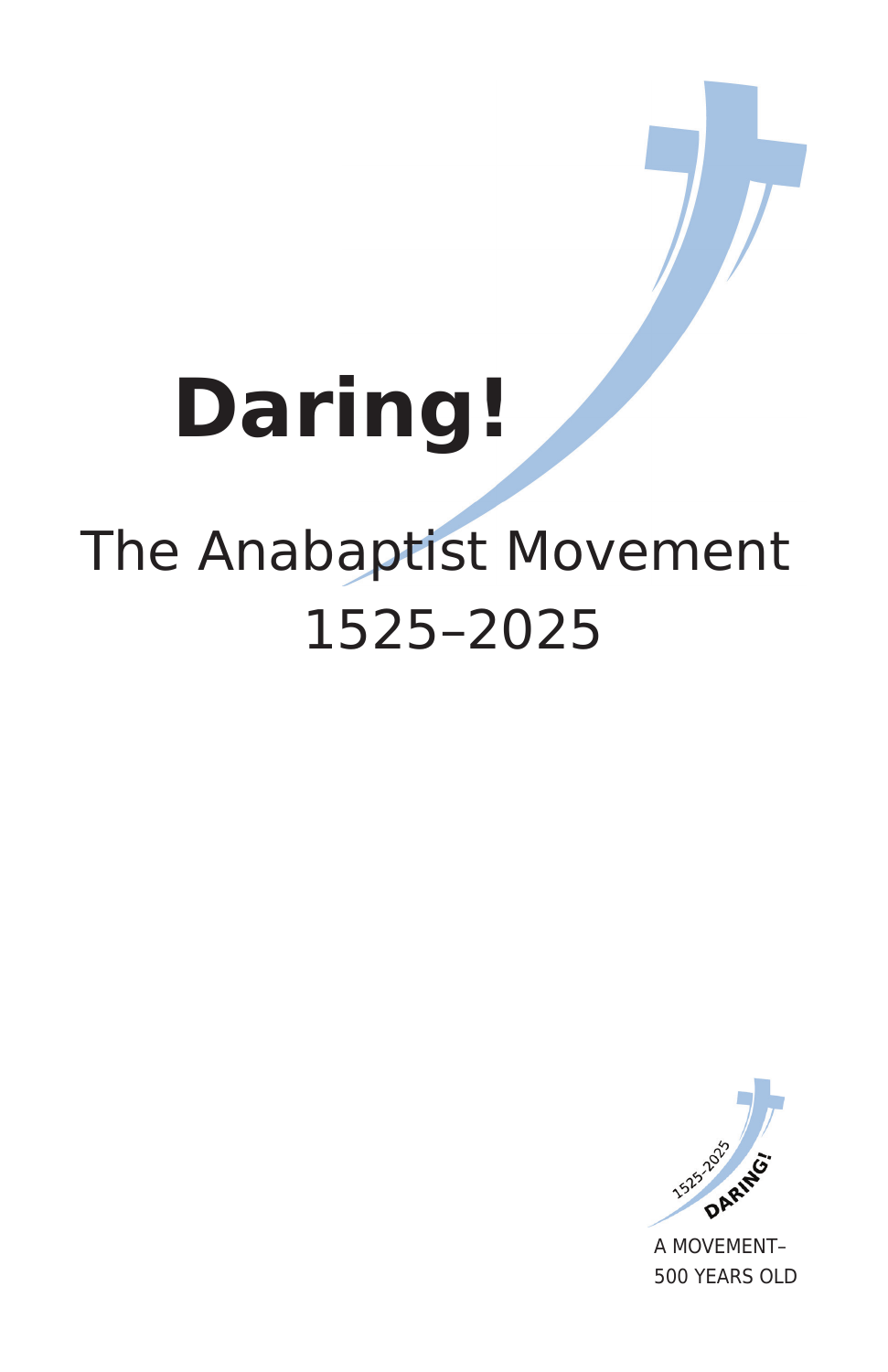## The Anabaptist Movement 1525–2025 **Daring!**

### **"Daring! The Anabaptist Movement, 1525-2025"**

reminds us of the Reformation movement in which many Christians as mature adults, consistently and with one mind, wanted to lead a life aligned with biblical standards and values. Their ideals were freedom of faith and nonviolence. They dared much and, for that, suffered persecution, forced migrations and discrimination. "Daring!" calls us to consider, following the Anabaptist lodestar, what being Christian means in the 21st Century.

### **A glance behind and ahead**

2025 reminds those congregations and churches that stem from the Anabaptist movement of the 16th Century – or those others that profess a common bond – about the first Anabaptist baptism upon confession of faith that took place at the end of January 1525 in Zurich. Within the common name, "Anabaptist," was hidden in the 16th Century a great diversity. Alongside the Wittenberg and Swiss Reformation, the Anabaptists constituted the third Reformation stream. Various groups such as the Mennonites, the Hutterites, the Swiss Brethren, the Melchiorites – and many other separate, mostly smaller groups – belonged to the Anabaptist movement.

Anabaptists lived, among other places, in the Netherlands and in Northwest Germany, in the Confederation (Switzerland), but also in the Palatinate, Bavaria, Hesse, Thüringen, Württemberg, as well as in Austria and Moravia. Also, Baptists and Quakers, who emerged in connection with the English Reformation at the beginning of the 17<sup>th</sup> Century, are ranked within the wide spectrum of Anabaptist churches. A colorful and compelling culture of remembrance traces its origins back to this diversity.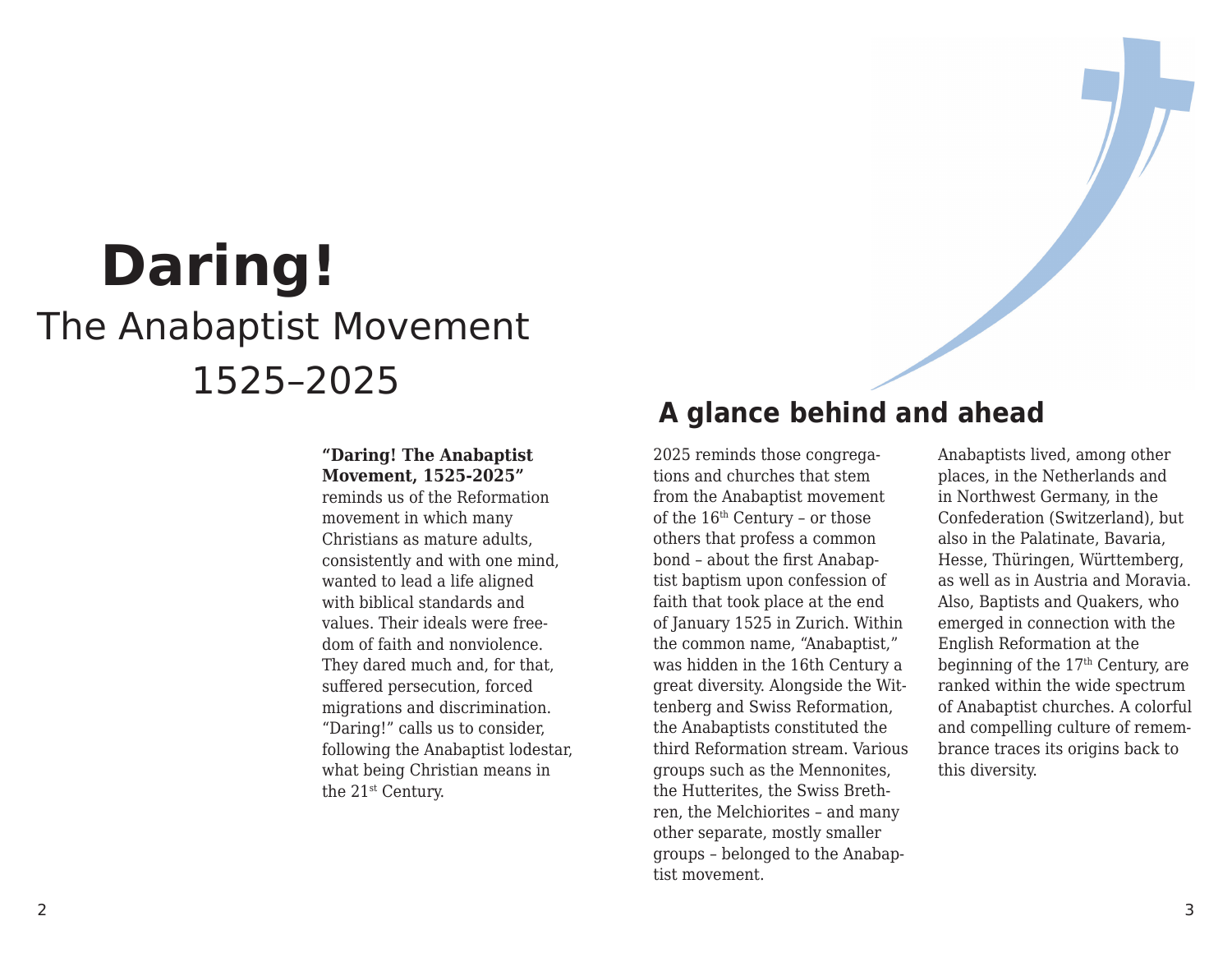

### A MOVEMENT – 500 YEARS OLD

The Anabaptist Movement<br>
of 500 years is a history of highs and lows, of emergence, decline and renewal, of debates, discussions and controversies, of courageous faith and feeble faith. This diversity grants the courage to reflect upon one's own faith, bringing it into ecumenical discussion self-confidently and with dialogical skill, and having the curiosity to learn to know the faith of others.

**"Daring!"** therefore focuses not only upon the past, but also asks about the meaning of the Anabaptist traditions for today and tomorrow.

### **"Daring! The Anabaptist Movement, 1525–2025"**

invites us on a five-year common path, to reflect on history, memory, tradition and heritage, in order to shape the today and tomorrow, and to establish ecumenical impulses.

Annual brochures will be produced, intended to stimulate reflection within discussion groups, koinonia groups, congregations, ecumenical groups and educational institutions, concerning the theme-year at hand. Exhibits, materials for schools and educational institutions, along with conferences, will illustrate and bring depth to the wrestling with the past 500 year trail of Anabaptist history. The theme-years will come to life through the involvement of churches, congregations, conferences, initiatives, study groups and educational establishments. The goal is, via the Internet, to report contemporary activities, resulting in a worldwide interconnectedness.

### **The annual themes**

2020: **Daring to live maturely** Baptism – Freedom of the Will – Freedom of Religion

2021: **Daring to live together** Equality – Responsibility – Autonomy

2022: **Daring to live consistently** Oriented to Jesus – Nonconformed – Confessing Faith – Martyrdom

2023: **Daring to live nonviolently** Peace Church – Resistance – Reconciliation

2024: **Daring to live hopefully** Kingdom of God – Utopia – Renewal

**In the year 2025** commemorative events will take place, coordinated and sponsored by various institutions and networks of the Anabaptist churches, such as the Mennonite World Conference and the Baptist World Alliance.

**The office coordinating all activities** concerning the annual themes is the society, "500 Jahre Täuferbewegung 2025," located in Frankfurt, Germany.

**Organizers of the Society** "500 Jahre Täuferbewegung 2025 e.V." www.taeuferbewegung2025.de

- PD Dr. Astrid von Schlachta (Chairperson) vonschlachta@taeuferbewegung2025.de
- Dr. Andreas Liese (Vice-Chairperson) liese@taeuferbewegung2025.de
- Urs Bruhn (Treasurer)

Bernd Densky (Executive Director) winfo@taeuferbewegung2025.de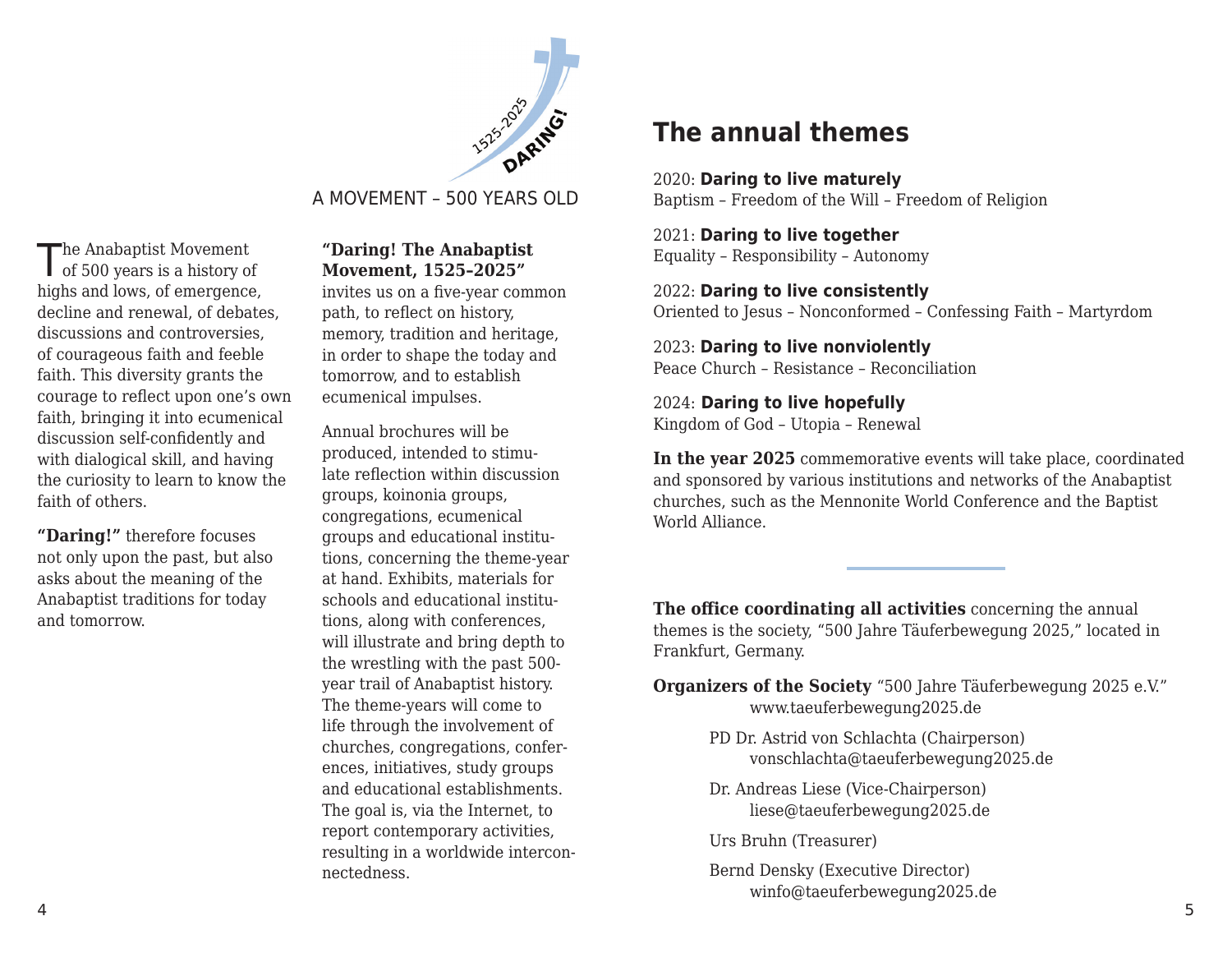

*"But each of us was given grace according to the measure of Christ's gift .... In that way the body of Christ is to be built up until all of us come to the unity of the faith and of the knowledge of the Son of God, to maturity, to the measure of the full stature of Christ. We must no longer be children, tossed to and fro and blown about by every wind*  <sup>of</sup> doctrine."<br> *Complement of us was given grace according to the measure of Christ's*<br> *gift* .... In that way the body of Christ is to be built up until all of us<br>
come to the unity of the faith and of the knowledge of

> Within richly diverse Refor- **Challenges for today** mation-era Anabaptism, and in Anabaptist churches, freedom of religion and conscience was vigorously laid claim to. As persecuted minorities, Anabaptist congregations promoted individual freedom and the limiting of magisterial power in questions of religion, and thereby ultimately promoted self-determination as a fundamental right of each person.

## Daring! **to live maturely**

To live maturely means to be free in the faith in Christ. This includes the responsibility for self and for others.

The Theme-year "Daring to Live Maturely," raises the question of what the unrestricted freedom of religion in a religiously pluralistic society can look like. Wherein lies the validity of standing in opposition to discrimination and the societal condemnation of people based on their religion and religious practice? Which impulses from within the Anabaptist tradition open up perspectives on human interaction for a just coexistence, fit for human beings?

Yet we must also ask, self-critically: Were not Anabaptist congregations often enough too greatly occupied with their own pious world of faith, and thereby not capable of reaching out cooperatively? Did not the Reformation impulse of living maturely and the freedom of the individual too often transform itself into authoritarian congregational structures? What does it mean today, as a society of mature Christians, to live and prove our faithfulness?

Baptism – Freedom of the Will – Freedom of Religion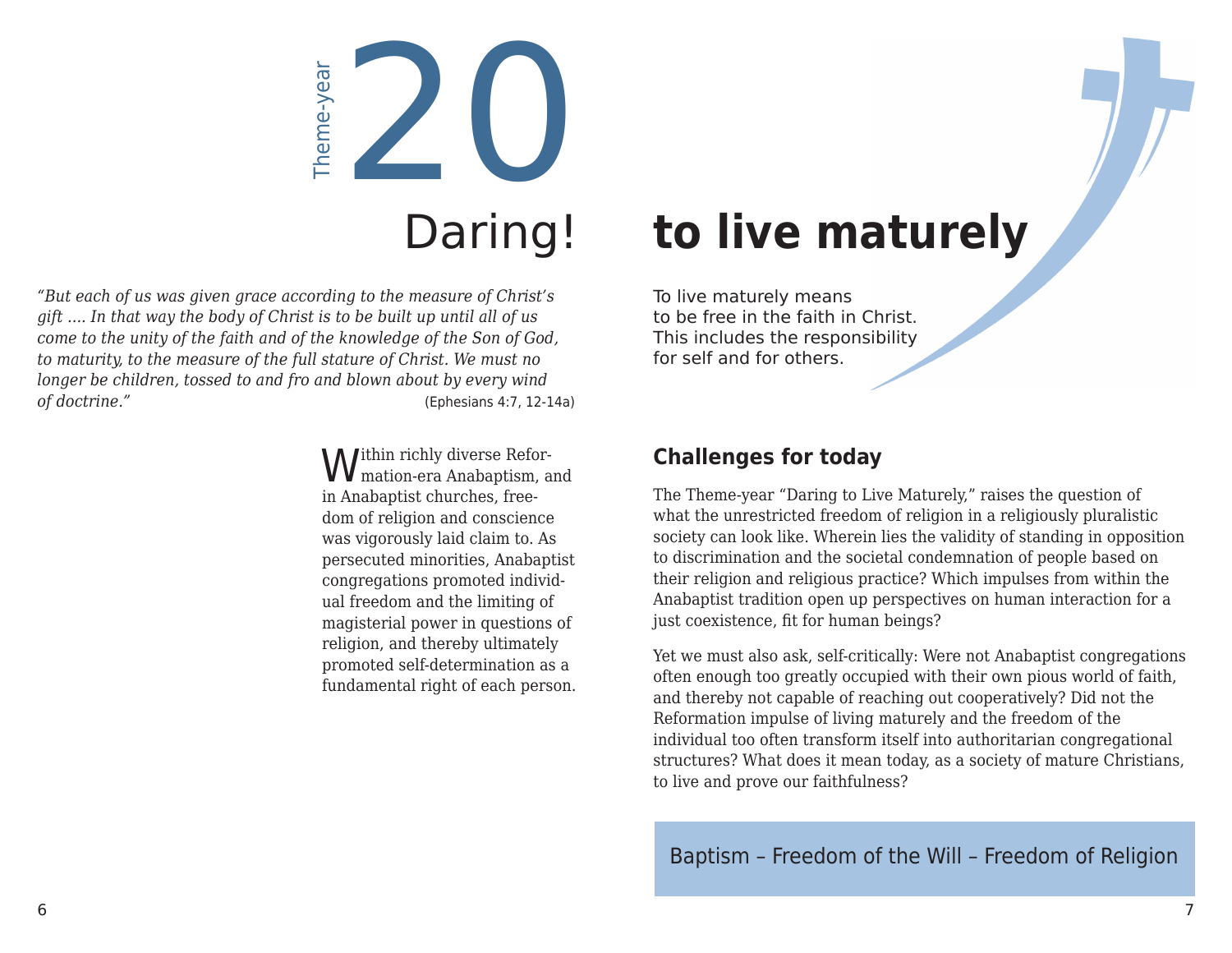

*"All who believed were together and had all things in common."*  (Acts 2:44)

*"Now you are the body of Christ and individually members of it."*  (1 Corinthians 12:27)

## Daring! **to live together**

In a "congregation of equals," all Christians enjoy the right to speak and to develop corporately the formation of congregational life.

Anabaptist movement a new image of church: Church is the fellowship of those who have voluntarily banded together, based on their faith-baptism. Recalling the original form of the church in the Acts of the Apostles, women and men fostered binding relationships and sustained one another. Individual groups such as the Hutterites even ventured into a common life together, which included community of goods.

The practice of faith-<br>  $\begin{array}{ccc} \text{Out of the practice of faith} & \text{As "grassroots-churches," they} & \text{Challenges for today} \\ \text{baptism arose within the} & \text{understood themselves to be} & \text{for the same time.} \end{array}$ As "grassroots-churches," they understood themselves to be autonomous local congregations, each responsible to regulate its own matters. Throughout the course of their history, this earlier practice, however, did not prevent Anabaptist congregations from creating hierarchies within their own fellowships which challenged equality for all. Moreover, an exclusive understanding of church could sometimes develop, bringing with it a restrictive separating from other church fellowships. Also, a rigid ban placed upon dissident believers by their own congregation resulted in painful separations and exclusions.

In the Theme-year "Daring to Live Together," the concern is whether, and how far, the church-models of the Anabaptists can give answers to the challenges of a pluralistic society. How can solidarity and personal responsibility in the new forms of with- and for-one-another be practiced? Which impulses of binding fellowship manifest themselves today as sustainable?

How do we deal, today, with the increasing variety of religious expressions, denominational confessions and various forms of spirituality – and what does this mean for the with-one-another in ecumenical Christianity?

Equality – Responsibility – Autonomy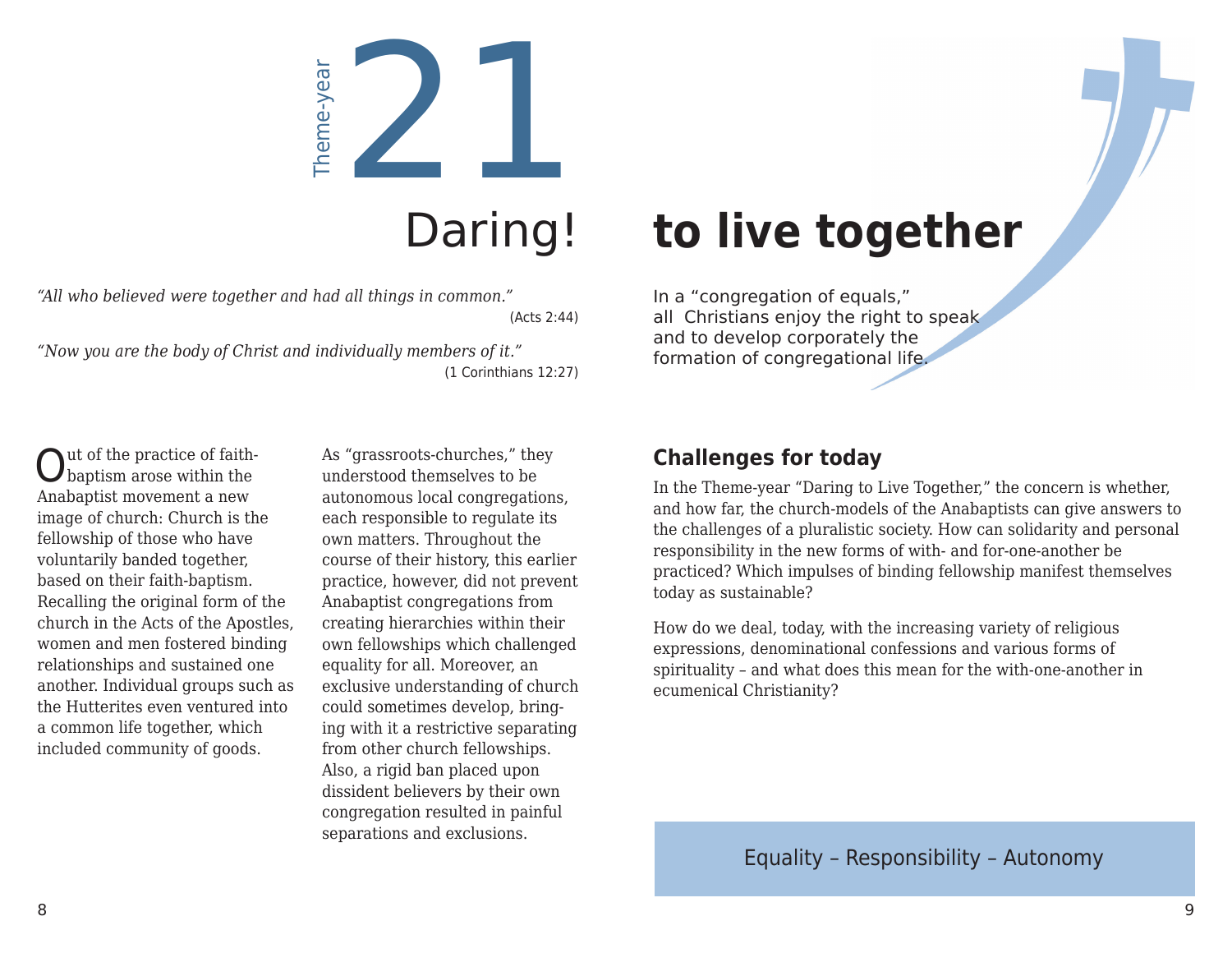

*"Do not be conformed to this world, but be transformed by the renewing of your minds, so that you may discern what is the will of God – what is good and acceptable and perfect."* (Romans 12:2)

## Daring! **to live consistently**

Christians within the Anabaptist tradition do not swim with the stream but out of their bond to Jesus develop new and specific perspectives for their own lives and for the structures of society.

The Anabaptists of the Reforma- According to the directives of the **Challenges for today** I tion era were convinced that the message of the Gospel and the proclamation of the imminent kingdom of God had to lead to a radical renewal of church and society.

Based on consistent orientation to the message of Jesus, many opted for a simple, nonconforming way of life and stood by their own convictions against the mainstream of public opinion.

According to the directives of the Sermon on the Mount, they rejected the oath and refused military service. Through this radical discipleship they came into conflict with the societies within which they lived. During those times when there was only one truth, and religious confession was dictated by the state, this nonconforming conduct led to persecution and martyrdom.

In the Theme-year "Daring to Live Consistently," the motif reflected upon shall be what it means today to orient oneself to Jesus and his Gospel. What generates a "nonconforming" life-witness, personally and socially? Where have today's Christians, through their orientation to Jesus Christ and his Gospel, risen up in word and deed as nonconformists?

In what way, however, can a radical discipleship and making ethical norms absolute also lead to exclusiveness, and to refusing to participate in the building up of society?

From where do Christians today receive the strength to lead a consistent life in the bond with Jesus?

> Oriented to Jesus – Nonconformed – Confessing Faith – Martyrdom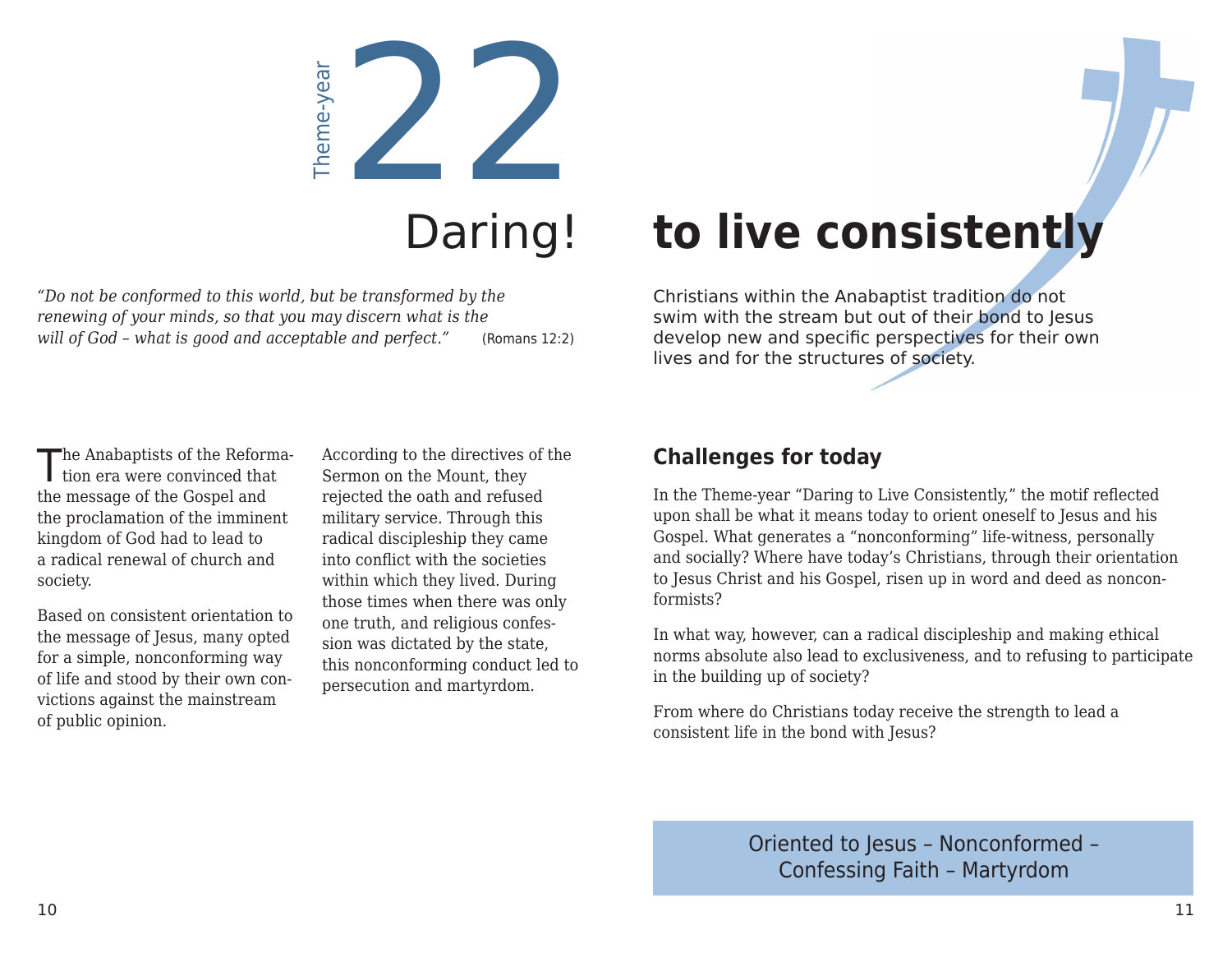

## Daring! **to live nonviolently**

For Christians within Anabaptist churches, the nonviolence that Jesus taught means performing no services involving weaponry, renouncing retaliation, and not fending off oppressors and violent criminals forcibly.

To live nonviolently is a chal-<br>At the same time, nonviolence **Challenges for today** lenge for every Christian in his or her own personal life – in actions, talk and thought. Indeed, renunciation of force of arms, which has often been described as "nonresistance," meant, among the historical Anabaptists, not only simply to refuse military service. Underlying this were the convictions that viewed the nonviolent actions of Jesus as authoritative for one's total intrinsic lifestyle. The impulse to live nonviolently opened a broad spectrum of theological and practical-life aspects, which were also contentiously debated in Anabaptist congregations.

At the same time, nonviolence was often coupled with disengagement from society, with "separation" from the "world."

Implementation of nonviolence within everyday life brought with it ever-new questions for the Anabaptists, based on current circumstance. Whereas some refused to support the financing of wars through their taxes, other Anabaptists saw therein no conflict with their conviction to live defenselessly. Some traveled on trips with weapons in order to be protected against holdups; others refused to protect themselves through weaponry. The death pen-

In the Theme-year "Daring to Live Nonviolently," arises the question of how to deal with our neighbors in church and society. Does not freedom from violence begin in one's thoughts? How can nonviolence in thought, talk and action be brought into congregations and into the realm of human interaction worldwide – based on the Anabaptist witness of peace – in a good and fruitful balance?

In our current society the challenge does not lie in pulling back from violence, but rather in encountering violence with actions free of violence and with peace-creating actions. In more recent times, initiatives have developed regarding conflict resolution and mediation in political and inter-human crises and conflicts.

alty also gave rise to controversy. Peace Church – Resistance – Reconciliation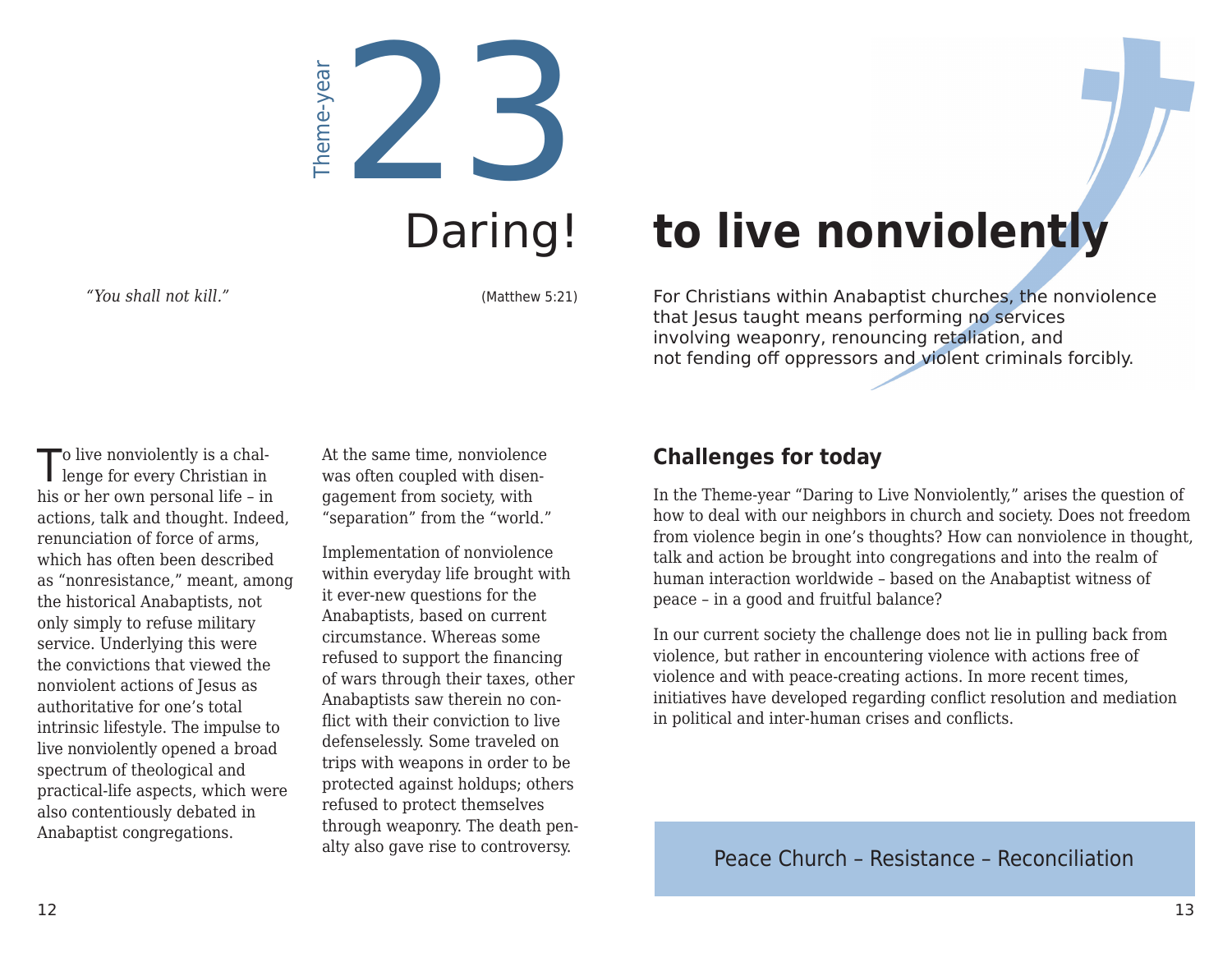

*"Then I saw a new heaven and a new earth .... He will dwell with them as their God; they will be his people ... and God will wipe every tear from their eyes. Death will be no more; mourning and crying and pain will be no more."* (Revelation 21:1,3–4)

Like so many Christians of The benchmarks of the kingdom **Challenges for today**<br>
their time, the Anabaptists in of God should be implemented<br>
the Theme was 2024 arises the 16th Century believed in an imminent end of the world. They reckoned with the inbreaking of the kingdom of God in the foreseeable future. Hence apocalyptic visions evolved in a few Anabaptist congregations, whereupon the chosen, through baptism by faith, were to be assimilated into the apocalyptic flock. Above all, the peasants and the simple populace were held to be the true instruments of God, the worldly powers having discredited themselves through exploitation, constant conflict and greed.

The benchmarks of the kingdom of God should be implemented and achieved within Anabaptist congregations. This they indicated by consciously separating themselves from the world through their disciplined lives, and by striving for the purity and sanctity of their fellowship. In the Anabaptist Kingdom of Münster, 1534/35, the citizens of the city organized the "New Jerusalem" as a holy place and redemptive city of God. This "utopia," however, led to radical divisions between believers and unbelievers, to the expulsion and persecution of dissidents, as well as to violent defensive measures.

## to live hopefully

Living hopefully means, in the light of God's future, not to resign oneself to current existence but to discern the nature of power structures and their dependencies, and to devote all of one's energies toward a just society of people, infused with peace and love.

In the Theme-year 2024 arises the question regarding the enduring potential of Anabaptist hopes and perspectives. Where do congregations find themselves today in the perennial interplay between tradition and renewal? Are we prepared to challenge our own heart-felt positions? Is it enough for us to reserve hope in God's future for our own personal faith alone? Cannot the biblical images of hope inspire much more towards a modified way of life, and a new search for a just society of all people – in small and large matters?

The biblical benchmarks of the kingdom of God are not only for inner reflection; they can overcome long-standing social, economic and even sexual barriers. How can Christian hope be implemented in everyday life and in churches, without harming others and excluding those with different beliefs? Utopias can fail, but even then, they leave behind as an exhortation the dream of a fraternal world, and a new quality of human society.